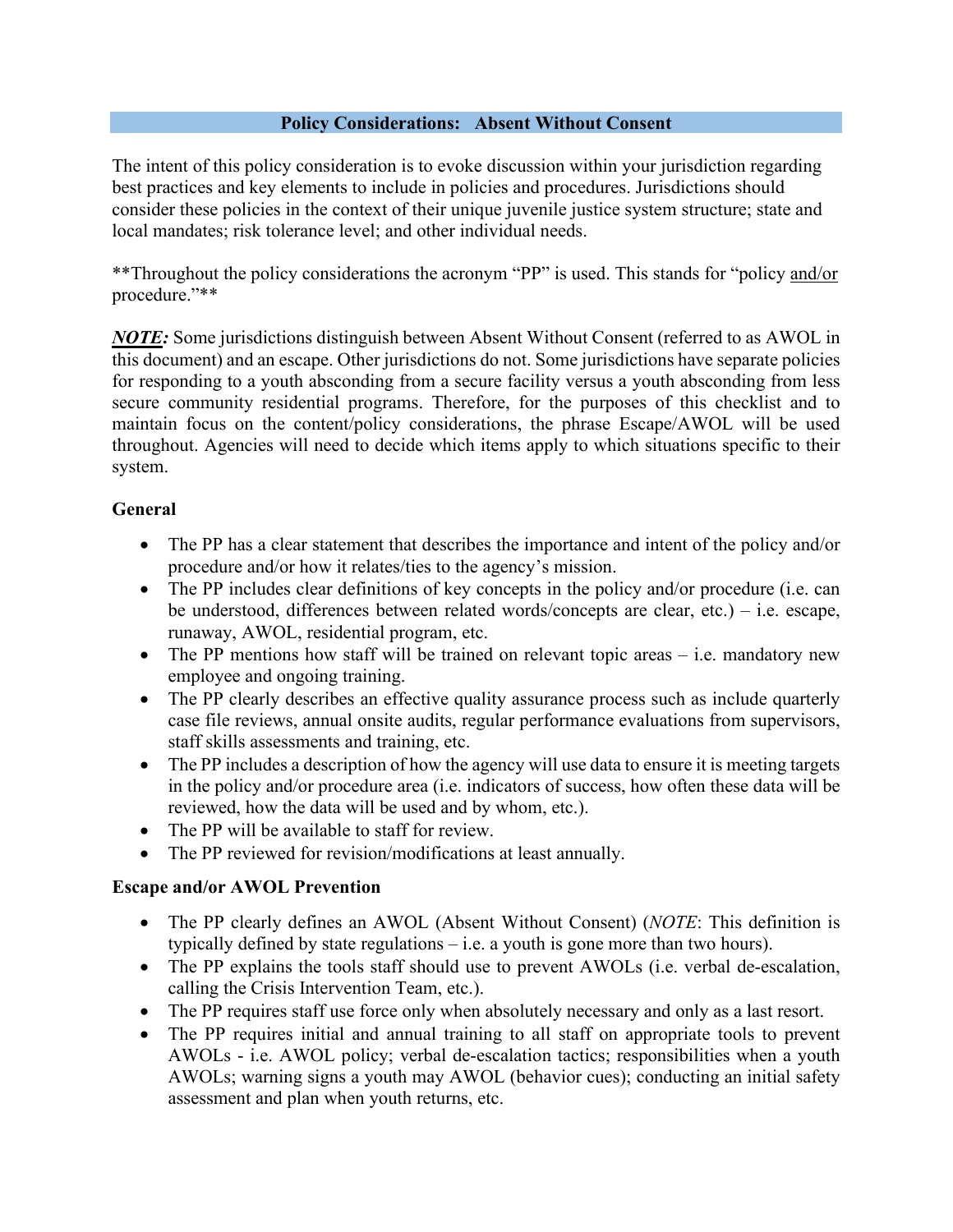- The PP describes security of the perimeter through appropriate means to ensure youth remain within the perimeter.
- The PP requires security checks of facility, including perimeter, indicates the frequency of security checks (daily, weekly, etc.), and explains how to document the inspection.
- The PP requires system of accountability to track the number of youth and conduct a physical count youth at least once per shift.

# **AWOL Response**

- The PP distinguishes between AWOL (from a non-secure residential program) and escapes (from close custody/secure facility). If yes, the PP directs staff of their response and responsibilities in both circumstances.
- The PP directs which agency and facility staff to call immediately when AWOL occurs (i.e. Officer on Duty, Facility Superintendent, Division Director, etc.).
- The PP directs other individuals who staff must contact and by when  $-$  i.e. Committing judge; Probation Parole Officer; youth's attorney; local police; etc.)
- The PP explains how to document that an AWOL has occurred and where to document this information (i.e. incident report, logbook, etc.).
- The PP clearly directs who is responsible for leading the search for youth (i.e. safety team) and describes staff roles in locating youth (i.e. specific actions to take to locate the youth – "diligent efforts").
- The PP is clear at what point parents and/or legal guardians are alerted to the AWOL (i.e. within 2 hours of AWOL) and who makes this phone notification.
- The PP clearly explains what information must be provided when making specific notifications - i.e. address of location from where youth ran; what youth was wearing; violence or weapons history; current behavior patterns; gang activity or affiliations; possible destinations; family/peer/community contacts; sending photo youth to police, etc.
- The PP clearly explains what information must be included in the written incident report– i.e. where youth was at time of AWOL; events leading up to incident; youth behaviors prior to AWOL; interventions used to prevent AWOL; youth statements prior to leaving; witnesses to the event; staff positioning/location at the time; etc.
- The PP specifies how often family will be contacted and by whom if youth remains AWOL for more than 24 hours and where this contact will be documented.

## **Apprehending Youth (***if applicable***)**

- The PP provides clear direction/criteria/decision points for determining when it is safe to apprehend a youth and conversely, when law enforcement must be called to apprehend the youth instead.
- The PP directs staff on how to apprehend youth (i.e. number of staff members required in the process; staff to clearly communicate with one another about the strategy to apprehend; prohibiting the use of excessive force; employing de-escalation tactics, etc.).
- The PP provides clear direction on specific notifications to be made once youth apprehended (i.e. Facility Director, police, etc.) and expected timeframes for these notifications.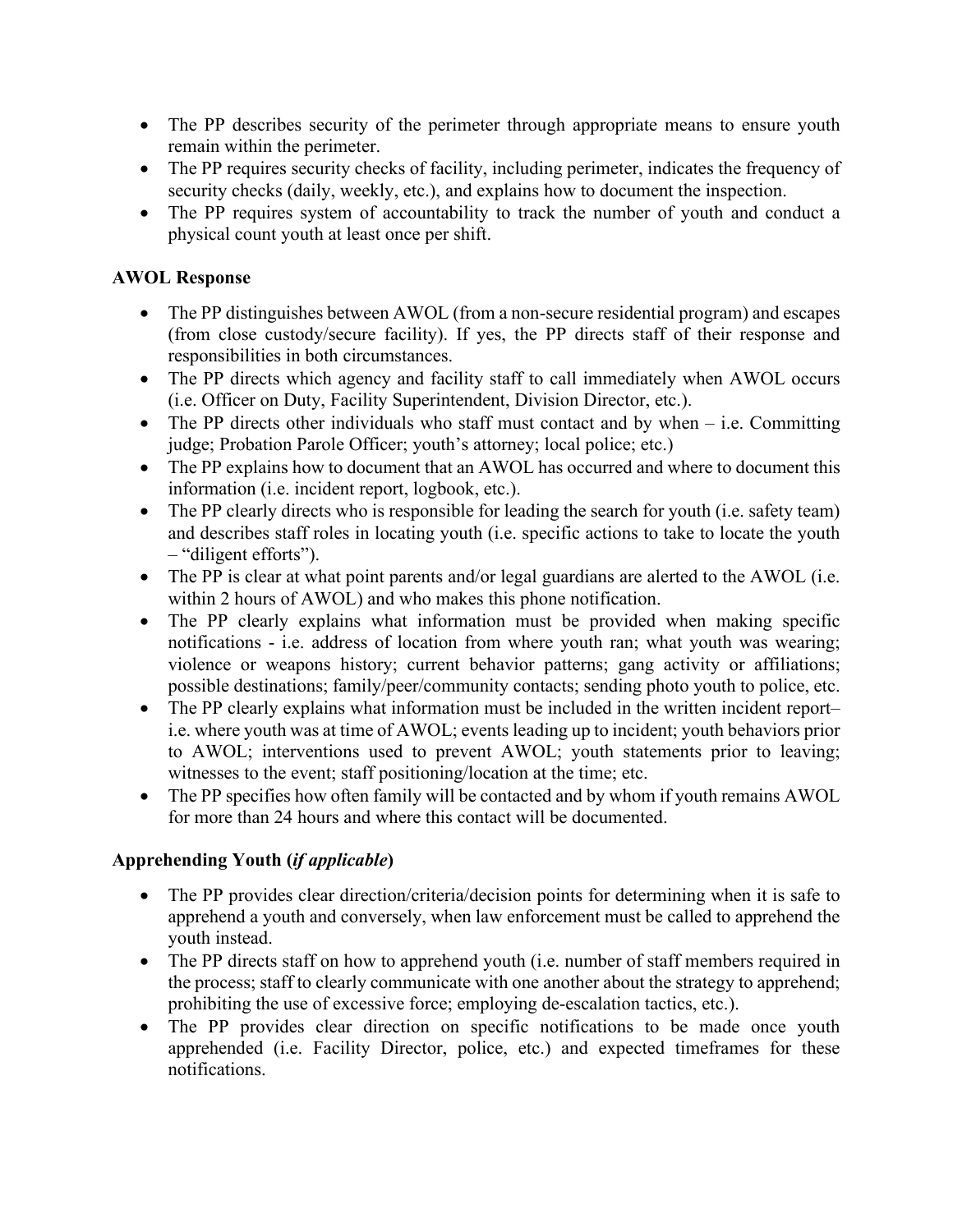• The PP directs identified staff member or outside agency to interview the youth upon apprehension. During the interview, the individual shall ask the youth about his/her reasons for absconding and any issues occurring prior to leaving facility.

# **Critical Incident Review Including Physical Plant Safety Assessment**

- The PP requires a formal physical plant safety assessment/walk-through of the physical area by a designated person or team (i.e. safety team, physical plant, etc.) following an AWOL to identify physical breaches that may have facilitated the AWOL.
- The PP requires the formal physical plant safety assessment to occur within 24 hours of the AWOL, but as soon as feasible.
- The PP directs designated staff to document the findings from the immediate physical plant safety assessment including any breaches and immediate actions that will be taken.
- The PP requires the physical plant safety assessment findings report be sent to the Facility Superintendent and designated executive team member (i.e. Division Director) for review and analysis.
- The PP requires a formal review of the incident (Critical Incident Review Team CIRT) to be completed within 5 days of the incident to assess whether staff actions (or non-action) contributed to the event; identify areas for improvement; corrective actions taken; and develop recommendations for action. During the formal review, include any youth comments gathered during interview.
- The PP commissions specific individuals to serve as the facility Critical Incident Review Team (CIRT) who will, in addition to participating in the physical plant safety assessment (or receiving information from the safety assessment), lead a closer review of incidents leading up to the AWOC.
- The PP requires at a minimum, the agency policy and procedure manager or designee to serve on the review team (or provide input during a call with the onsite CIRT) to determine if any violations were made to agency policies.
- The PP explains the process for conducting the critical incident review and specifies at a minimum the documents required to be reviewed *(only if this review will not interfere with a police investigation)* – i.e. mail logs in past 90 days; youth released within past 90 that had relationship with AWOL youth; youth's current medication and last dose; youth's journal; etc.).
- The PP directs the CIRT to draft a report or summary detailing findings (or enter this information into an electronic system)
- The PP requires the CIRT report to be submitted to designated individuals no later than five (5) business days of completing the review.

# **Staff Debrief**

- The PP requires the facility and/or unit staff to debrief as a team to determine what could have been done, if anything, to have prevented the AWOL and who will lead this debriefing.
- The PP sets forth a time frame for this staff AWOL debrief to occur i.e. within 24 hours; before the end of the shift; etc.